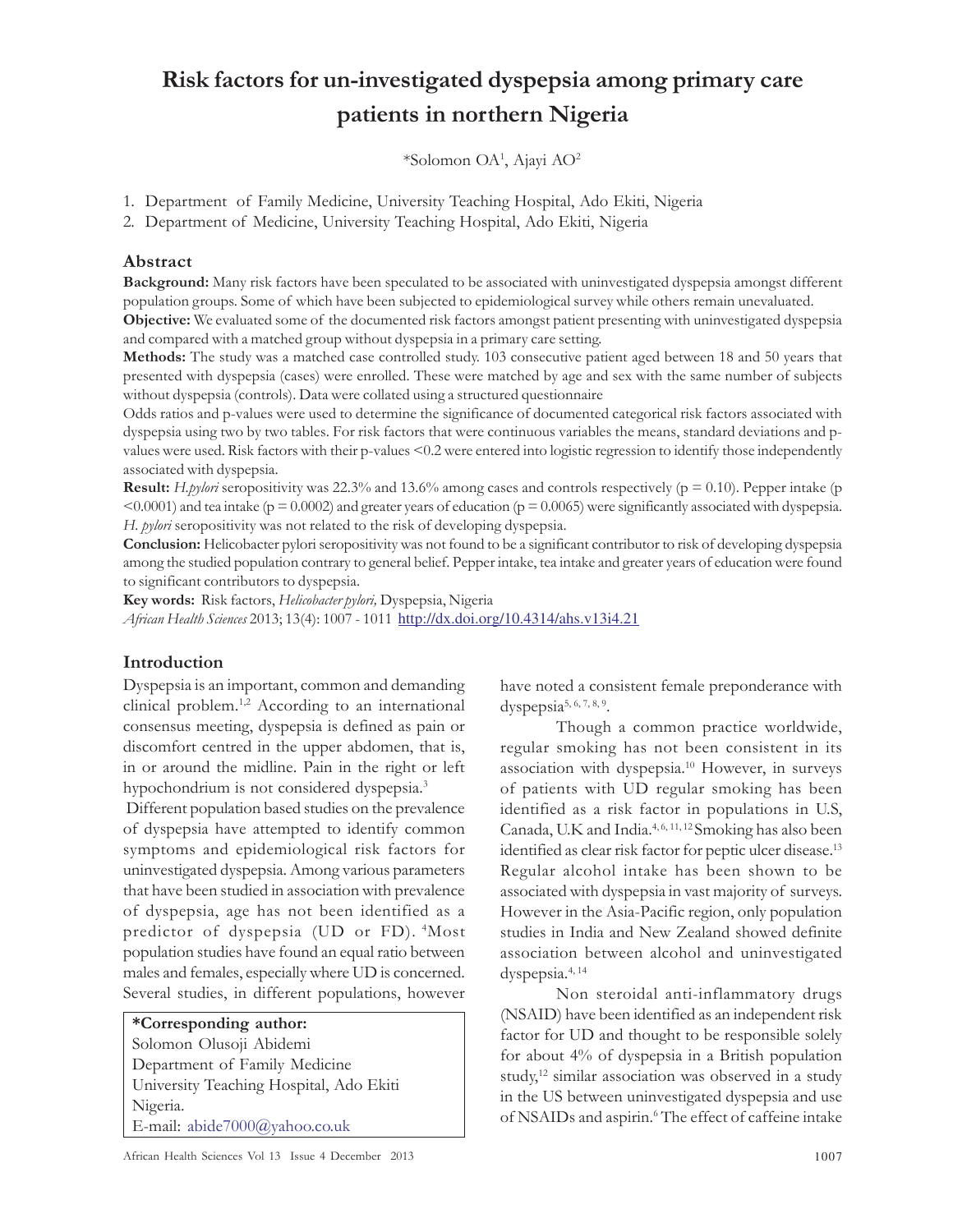on dyspepsia has also been considered, with surveys from US and Europe, reporting that excessive coffee or tea intake has not been shown to be related to the presence of dyspepsia or UD.<sup>5, 6, 11, 12, 15</sup> A Canadian study showed that heavy intake of cola was associated with markedly increased prevalence of dyspepsia.<sup>11</sup> An explanation for this observation may be that the greater quantities of caffeine in cola can be consumed more readily, or it may be a non-caffeine related compound which is responsible for the dyspeptic symptoms. 16

The benefit of eradicating Helicobacter pylori infection in peptic ulcer disease has been established convincingly<sup>17</sup> whereas its potential influence in uninvestigated dyspepsia in the general population has been dealt with only in a limited number of studies yielding conflicting results $18 - 23$ 

#### Methods

One hundred and three patients aged between 18 and 50 years, presenting newly at a General outpatient clinic with uninvestigated dyspepsia according to ROME II which define dyspepsia as pain or discomfort centred in the upper abdomen, that is, in or around the midline. Pain in the right or left hypochondrium is not considered dyspepsia<sup>24</sup> and without any other gastrointestinal symptoms (cases), matched by age and sex with same number without dyspepsia (controls) were enrolled for the study. Patients with either heartburn or regurgitation were considered to have gastro-oesophageal reflux disease and were excluded. Both cases and controls were screened for H. pylori using ELISA kit.

Ethical approval was obtained from Ethical committee of Aminu Kano Teaching Hospital. Voluntary written informed consent was obtained from each participant

 A pretested structured questionnaire that contain participants biodata, symptoms of dyspepsia and risk factors was administered to those enrolled with dyspepsia and those without dyspeptic symptoms. Data were entered, checked and analyzed in Epi Info 3.3.2 software (CDC, Atlanta, GA, USA). Odds ratios and p-values were used to determine the significance of documented categorical risk factors associated with dyspepsia using two by two tables. For risk factors that were continuous variables the means, standard deviations and p- values were used. Risk factors with their p-values <0.2 were entered into logistic regression to identify the risk factors independently associated with dyspepsia.

## Results

Twenty three (22.3%) of the 103 cases were seropositive to H.pylori infection compared to14 (13.6%) out of 103 controls. This was not statistically significant,  $p = 0.10$  (table 1). Three (2.9%) of the 103 cases were smokers compared with 8 (7.8%) out of 103controls. This was not statistically significant, p  $= 0.12$  (table 1).

Two (1.9%) of the cases drank alcohol compared with 4 (3.9%) control,  $p = 0.34$  (table 1).

Eight among cases (7.8%) had used non steroidal antiinflammatory drugs (NSAID) for a minimum of one week prior to 30 days before enrolment compared with 7 (6.8%) controls,  $p = 0.79$  (table 1)

Number of meal per day ranged among cases between one and six with means ( $\pm$ SD) of 3.04  $\pm$  0.71 meals while among controls it ranged between two and four with means ( $\pm$ SD) of 2.94  $\pm$  0.50, p =0.32 (table 1).

| <b>Risk factors</b>           | OR (95% CI)         | P value     |  |
|-------------------------------|---------------------|-------------|--|
| H. pylori                     | $1.83(0.88 - 3.79)$ | 0.10        |  |
| Smoking                       | $0.36(0.09 - 1.40)$ | 0.12        |  |
| Drinking                      | $0.49(0.09 - 2.74)$ | 0.34        |  |
| NSAID usage                   | $1.16(0.40 - 3.31)$ | 0.79        |  |
| Eat much pepper               | $3.78(2.12 - 6.74)$ | $< 0.0001*$ |  |
| No. of meal per day           | Means $(\pm)$       |             |  |
| Case                          | $3.04 \pm 0.71$     |             |  |
| Control                       | $2.94 \pm 0.50$     | 0.32        |  |
| No. of Kolanut per week       |                     |             |  |
| Case                          | $1.33 \pm 5.21$     | 0.71        |  |
| Control                       | $0.89 \pm 3.50$     |             |  |
| No. of Coffee drinks per week |                     |             |  |
| Case                          | $1.36 \pm 3.57$     | 0.45        |  |
| Control                       | $0.75 \pm 2.03$     |             |  |
| No. of Tea drinks per week    |                     |             |  |
| Case                          | $7.82 \pm 6.83$     | $0.0002*$   |  |
| Control                       | $4.55 \pm 3.60$     |             |  |

Table 1: Risk factors for Uninvestigated dyspepsia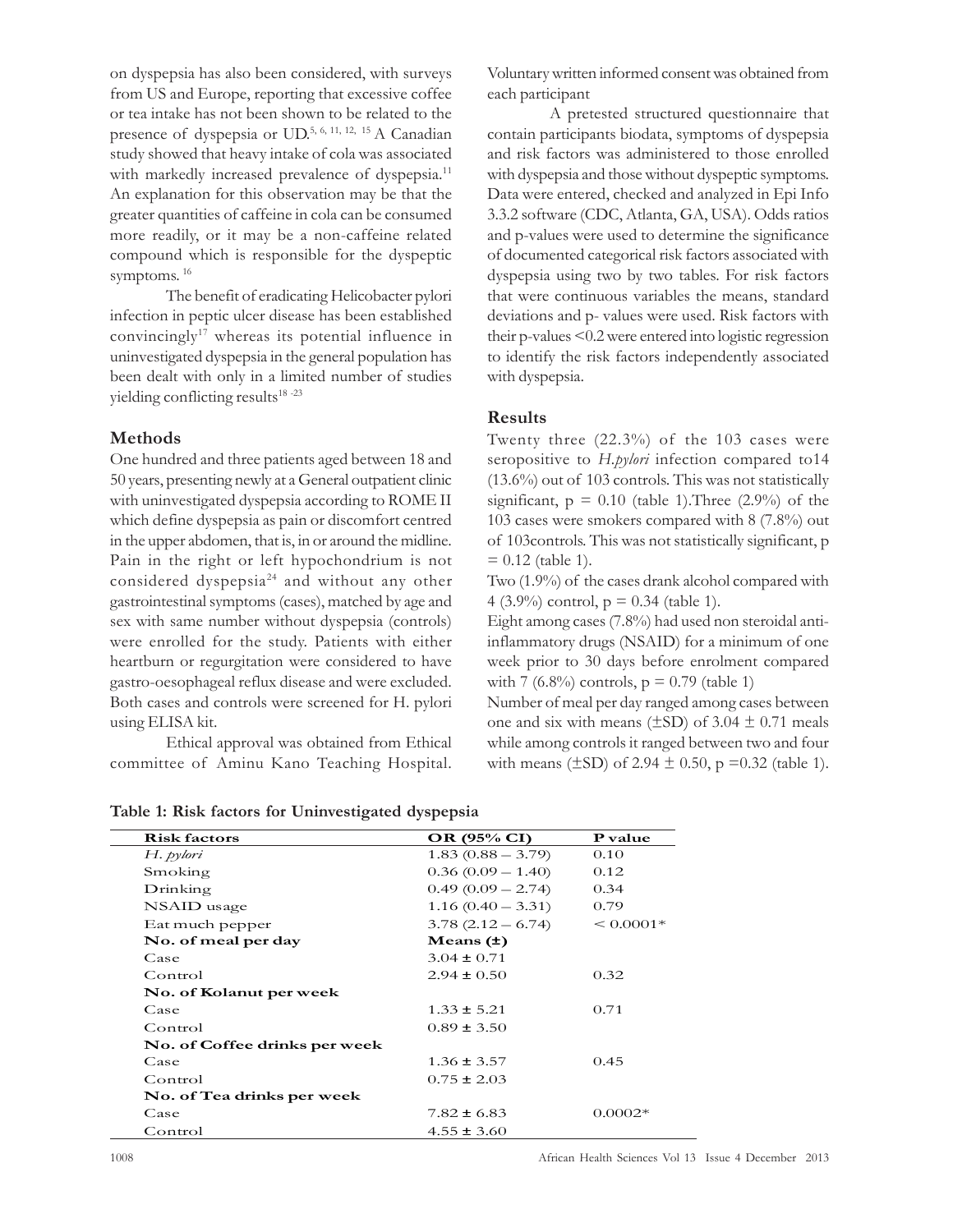Kolanut eaten per week among cases ranged from none to thirty five nuts per week with means (±SD) of  $1.38 \pm 5.21$  while it ranged from none to twenty five with means ( $\pm$ SD) of 0.89  $\pm$  3.50, p = 0.71 (table 1)

Number of coffee drinks taken per week by cases was between none and twenty one, with means  $(\pm SD)$  of 1.36  $\pm$  3.57 compared to that drank by controls which was between none and fourteen drinks with means ( $\pm$ SD) of 0.75  $\pm$  2.03, p = 0.45. (table 1)

Number tea drinks drank per week by cases ranged from none to forty two drinks per week with means ( $\pm$ SD) of 7.82  $\pm$  6.83, while it ranged from none to fourteen drinks per week among controls with means ( $\pm$ SD) of 4.55  $\pm$  3.60, p = 0.0002. (table 1) Sixty six (64.1%) out of 103 cases claimed they or people close to them believed they eat much pepper compared to 33 (32.0%) out of 103 controls, p < 0.0001 (table 1)

When logistic regression was used to determine the degree of significance of years of education, H. pylori seropositivity, eating of much pepper and tea drinking as independent risk factor for having uninvestigated dyspepsia; years of education, eating of much pepper and tea drinking remained significantly associated with uninvestigated dyspepsia(table 2).

Table 2: Logistics regression of factors associated with uninvestigated dyspepsia

| <b>Risk factors</b>                       | OR (95% CI)          | Coefficient | Std. Error | <b>P</b> - value |
|-------------------------------------------|----------------------|-------------|------------|------------------|
| H.pylori seropositivity                   | $1.61(0.71 - 3.62)$  | 0.4730      | 0.4149     | 0.2543           |
| Education (yrs)                           | $1.09(1.02 - 1.16)$  | 0.0815      | 0.0330     | $0.0136*$        |
| Tea drinking (week)                       | $1.17(1.08 - 1.26)$  | 0.1530      | 0.0392     | $0.0001*$        |
| Eat much Pepper                           | 4.31 $(2.29 - 8.10)$ | 1.4605      | 0.3219     | $< 0.0001*$      |
| $\sim$ $\sim$ $\sim$ $\sim$ $\sim$ $\sim$ |                      |             |            |                  |

\* Significant P value

#### **Discussion**

Among possible risk factors for uninvestigated dyspepsia examined in this study, years of education high pepper intake and high tea intake were found to be independently significant risk factors for dyspepsia. No significant association was found between H. pylori infection, smoking, drinking of alcohol, use of NSAID, number of meals eaten per day, number of kolanut eaten per week and number of coffee drinks per week, and uninvestigated dyspepsia in this study.

The significance of high number of years spent to acquire whether Western or Arabic education was among those who had dyspepsia compared to their counterparts without is contrary to findings in Britain where lower education level was associated with uninvestigated dyspepsia. This could possibly be due to increase affluence and openness to embrace other dietary practices like eating of much pepper<sup>25</sup> that might predispose to uninvestigated dyspepsia therefore further studies into the role of education as a risk factor in dyspepsia in this environment will be of benefit.

The effect of high pepper intake on development of uninvestigated dyspepsia agreed with available evidence that spices, in particular black pepper, red pepper, and chilli powder may produce dyspepsia.<sup>26</sup> This effect of pepper is similar to that observed in a study by Solanke in 1973 where it was observed that 'ulcer are less prevalent in Northern Nigerians than in Southern regions because of greater use of red pepper in the diet of the latter'.<sup>26</sup> The reversal in this observation might possibly be due to change in dietary pattern, in regard to consumption of pepper especially among those with higher education and further study may be necessary in this regard. Though the effect of tea drinking as a risk factor for dyspepsia had not been established as in this study, it has been shown that non-coffee, caffeine- containing beverages like tea and soft drinks are acid secretion stimulators which might predispose to dyspepsia.<sup>25</sup>

The finding of this study, that smoking is not a risk factor predisposing to UD, differed from what was obtainable in other studies in US, UK and India that claimed association between smoking and UD. 6, 11, 12 Even though other studies identify it as a clear risk factor for peptic ulcer disease,<sup>13</sup> it was not seen as a risk factor in functional dyspepsia.<sup>9,27</sup> This difference could be due to difference in populations of study, in which previous studies were population based while this study was hospital based.

Even though many surveys have associated dyspepsia with alcohol use, and especially studies in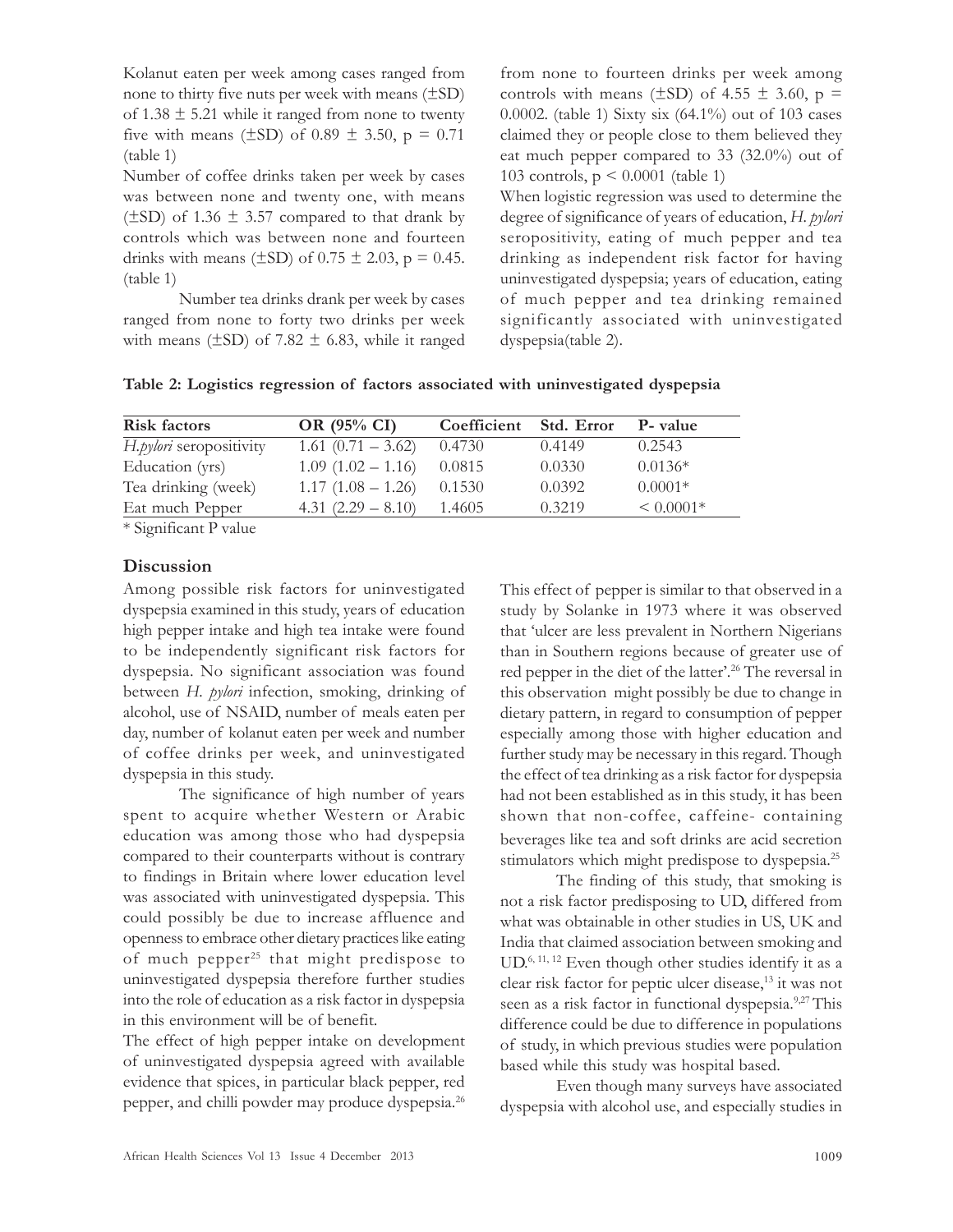India and New Zealand<sup>4, 14</sup>, this study found there was no association between alcohol use and uninvestigated dyspepsia. This discordance could be due to difference in sociocultural practices of the population of study.

This study showed that non steroidal antiinflammatory drugs use has no association with development of uninvestigated dyspepsia. This is contrary to what was observed in British and American populations based studies where non steroidal anti-inflammatory drugs use have been identified as an important independent risk factor for uninvestigated dyspepsia.6, 12 The deduction to support this in a study of Nigerian highlanders where 'indulgence in self medication' was found to be a significant risk factor for UD16,28 may not be absolutely correct, since NSAIDs could not be established as the only medication with tendency to be indulged in, within Nigeria context. The different finding in this study compare to that obtained in Britain and US, could be due to difference in population studied and affordability of NSAIDs compare to those reported.

## Conclusion

This study showed that H. *pylori* infection was not significantly associated with uninvestigated dyspepsia in the population studied. Tea and pepper intake and greater education were significant independent risk factors for uninvestigated dyspepsia.

# Acknowledgement

The authors acknowledge the support given by all the medical, nursing and record staff of the Family Medicine Department of Aminu Kano Teaching Hospital, Kano Nigeria in recruitment of the participants for this work.

The immense contribution of the staff of the Immunology Laboratory of same institution with who screen for Helicobacter pylori was done.

Dr Thomas D Thacher of Mayo Clinic, Rochester, USA, advice in this study from design to analysis will always remain invaluable.

# References

- 1. National Institute for Clinical Excellence, London. Final Interim Report for Dyspepsia/ Gastro-oesophageal reflux disease August 2005
- 2. Chiba N. Definitions of Dyspepsia: Time for a Reappraisal. Eur J Surgery 1998; 164 (supp 583): 14-23
- 3. Sanjiv M, Khean-Lee G. Epidemiology of functional dyspepsia: A global perspective. World J Gastroenterol 2006; 12(17):2661-2666
- 4. Shah SS, Bhatia SJ, Mistry FP. Epidemiology of dyspepsia in the general population in Mumbai. Indian J Gastroenterol 2001; 20: 103-106
- 5. Crean GP, Holden RJ, Knill-Jones RP, et al. A database on dyspepsia. Gut 1994 35: 191-202
- 6. Shaib Y, El-Serag HB. The prevalence and risk factors of functional dyspepsia in a multiethnic population in the United States. Am J Gastroenterol 2004; 99: 2210-2216
- 7. Caballero-Plasencia AM, Sofos-Kontoyannis S, Valenzuela- Barranco M, Martin-Ruiz JL, Casado-Caballero FJ, Lopez-Manas JG. Irritable bowel syndrome in patients with dyspepsia: a community-based study in southern Europe. Eur J Gastroenterol Hepatol 1999; 11: 517-522
- 8. Lu CL, Lang HC, Chang FY, Chen CY, Luo JC, Wang SD. Prevalence and health/social impacts of functional dyspepsia in Taiwan: a study based on the Rome criteria questionnaire survey assisted by endoscopic exclusion among a physical check-up population. Scand J Gastroenterol 2005; 40: 402-411
- 9. Koloski NA, Talley NJ, Boyce PM. Epidemiology and health care seeking in the functional GI disorders: a population-based study. Am J Gastroenterol 2002; 97: 2290-2299
- 10. Kay L, Jorgensen T. Epidemiology of upper dyspepsia in a random population Prevalence, incidence, natural history and risk factors. Scand J Gastroenterol 1994; 29: 2-6
- 11. Tougas G, Chen Y, Hwang P, Liu MM, Eggleston A. Prevalence and impact of upper gastrointestinal symptoms in the Canadian population: findings from the DIGEST study. Domestic/ International Gastroenterology Surveillance Study. Am J Gastroenterol 1999; 94: 2845-2854
- 12. Moayyedi P, Forman D, Braunholtz D, Feltbower R, Crocombc W, Lipptrot M,et.al. The proportion of upper gastrointestinal symptoms in the community associated with Helicobacter pylori, lifestyle factors, and nonsteroidal anti-inflammatory Drugs: Leeds HELP Study Group. Am J Gastroenterol 2000; 95: 1448-1455
- 13. Aldoori WH, Giovannucci EL, Stampfer MJ, Rimm EB, Wing AL, Willet WC, et.al. A